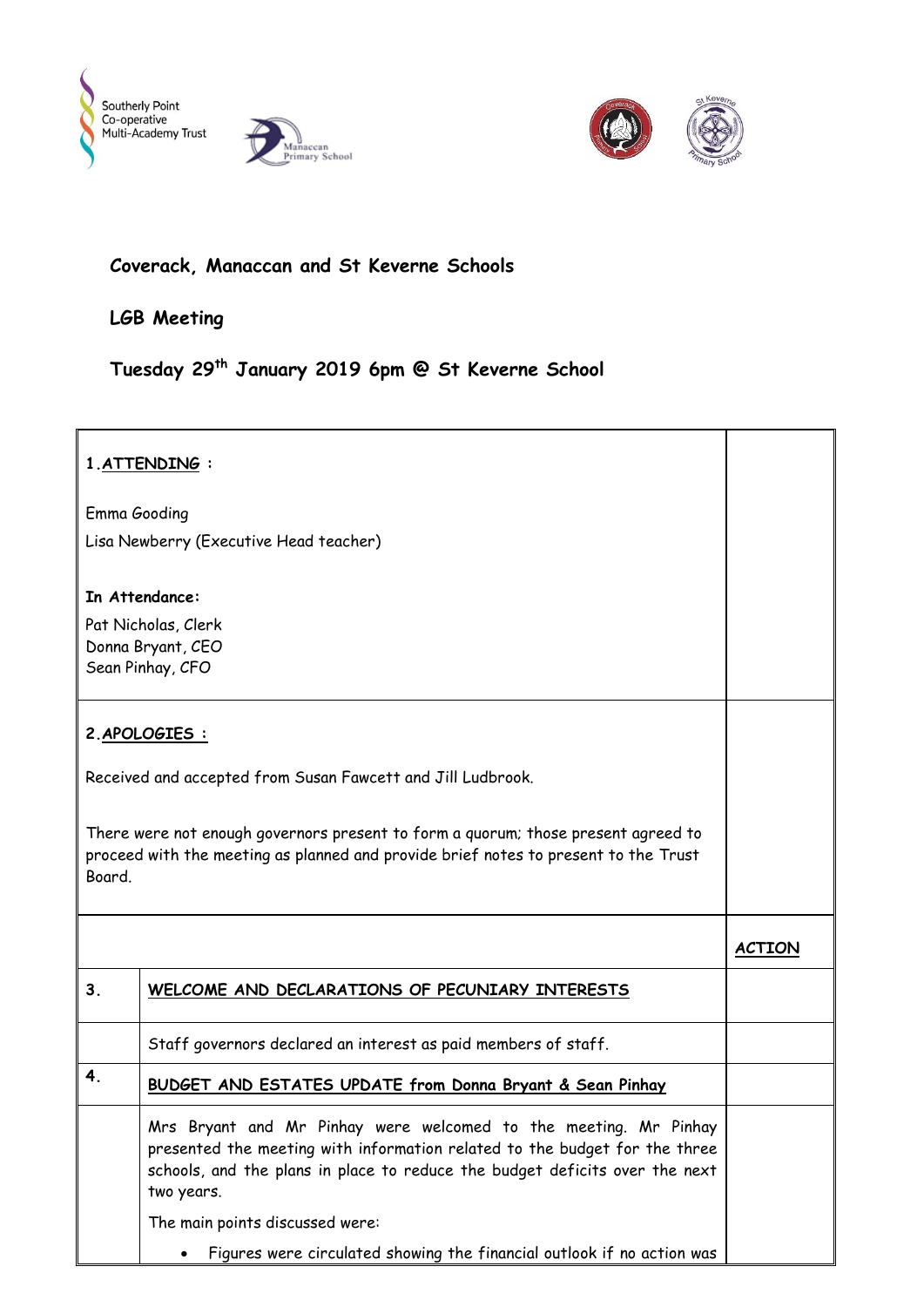|    | taken to address the deficit.                                                                                                |  |
|----|------------------------------------------------------------------------------------------------------------------------------|--|
|    | There were still some financial obligations related to the St Martin                                                         |  |
|    | School closure.                                                                                                              |  |
|    | Having five small schools in an Academy Trust was a difficult<br>$\bullet$                                                   |  |
|    | undertaking.                                                                                                                 |  |
|    | A series of meetings had been held with the EFSA, and grants had<br>$\bullet$                                                |  |
|    | been awarded to support financial recovery.                                                                                  |  |
|    | Figures were circulated showing the financial position currently for<br>$\bullet$                                            |  |
|    | the three schools.                                                                                                           |  |
|    | The figures included expenditure to date and payroll up to the end of<br>$\bullet$                                           |  |
|    | December 2018. The Forecast explains what the expenditure is<br>expected to be at the end of the year (end of Aug 2019); the |  |
|    | variance figure shows the important information, and was also to the                                                         |  |
|    | year end.                                                                                                                    |  |
|    | • These figures were as accurate as could be at this stage, as the                                                           |  |
|    | opening reserve for all schools had not yet been confirmed.                                                                  |  |
|    | A deficit was still indicated, but was not significant. It was important                                                     |  |
|    | to set a realistic budget for the schools.                                                                                   |  |
|    | The final document showed a two year forecast for 2019-20 and<br>$\bullet$                                                   |  |
|    | 2020-21. These figures were accurate, although the income figure                                                             |  |
|    | was subject to change depending on pupil numbers.                                                                            |  |
|    | The NFF (National Funding Formula) would benefit the MAT schools,<br>$\bullet$                                               |  |
|    | and especially the small schools.<br>All four schools were overpaying significantly for their catering<br>$\bullet$          |  |
|    | services. This would be investigated.                                                                                        |  |
|    | Governors were reassured that the outlook was positive.                                                                      |  |
|    |                                                                                                                              |  |
|    |                                                                                                                              |  |
|    | Mrs Newberry thanked Mrs Bryant and Mr Pinhay for their report.                                                              |  |
|    |                                                                                                                              |  |
| 5. | MINUTES FROM THE 20.11.18 MEETING                                                                                            |  |
|    |                                                                                                                              |  |
|    | Deferred to the next meeting.                                                                                                |  |
| 6. | MATTERS ARISING (not on this agenda)                                                                                         |  |
|    |                                                                                                                              |  |
|    | Deferred to the next meeting.                                                                                                |  |
|    |                                                                                                                              |  |
| 7. | FEEDBACK FROM THE TRUST BOARD                                                                                                |  |
|    | Deferred to the next meeting.                                                                                                |  |
|    |                                                                                                                              |  |
| 8. | <b>FEEDBACK FROM THE FORUM</b>                                                                                               |  |
|    | Deferred to the next meeting.                                                                                                |  |
|    |                                                                                                                              |  |
|    |                                                                                                                              |  |
| 9. | NOTIFICATION OF ANY NEWLY APPOINTED GOVERNORS /                                                                              |  |
|    | <b>RESIGNATIONS</b>                                                                                                          |  |
|    | Governors were saddened to receive Jane Dudley's resignation, and                                                            |  |
|    | wished to note their appreciation for her contribution.                                                                      |  |
|    |                                                                                                                              |  |
|    |                                                                                                                              |  |
|    | The meeting discussed the recruitment of governors. It was agreed to                                                         |  |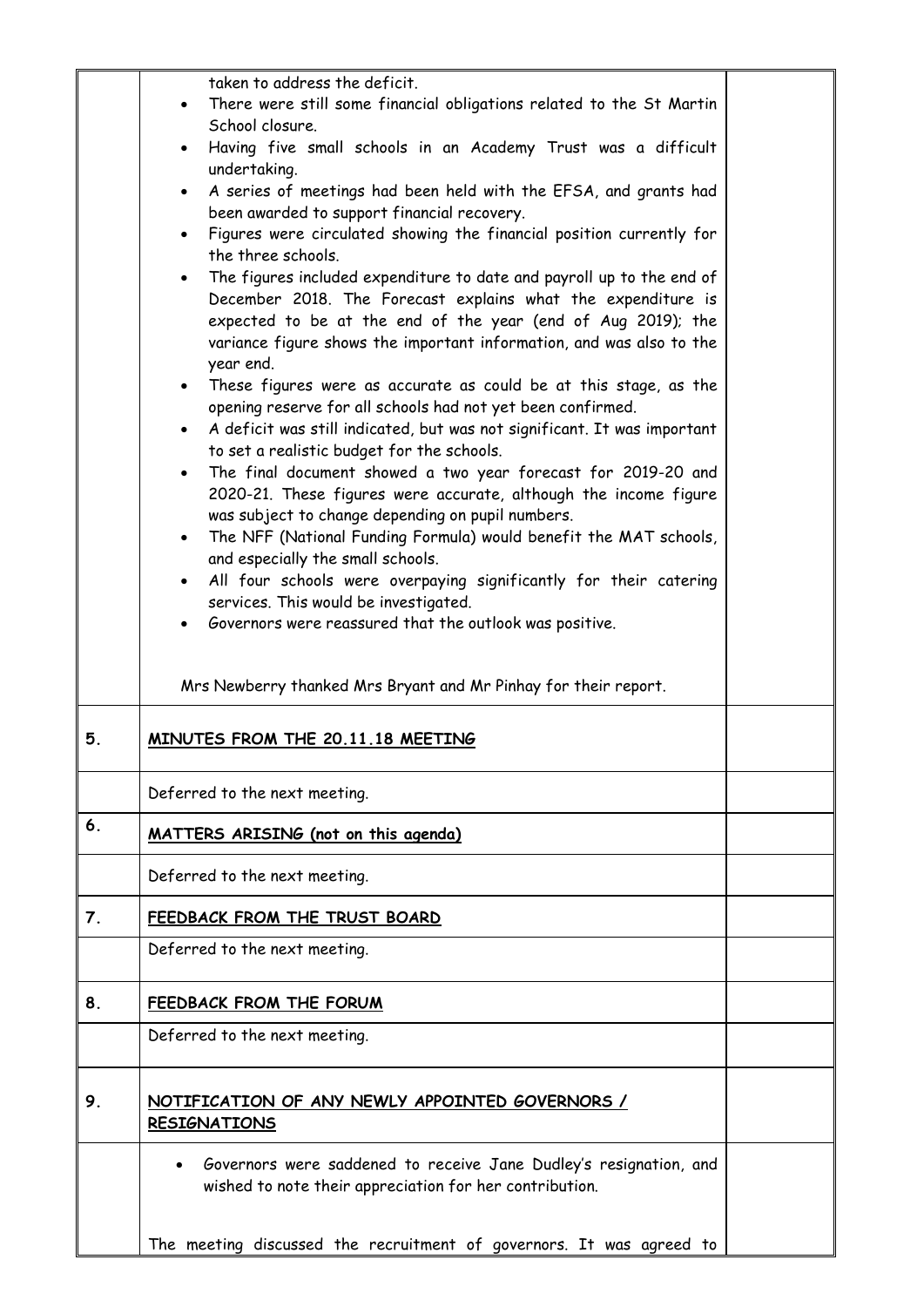|     | approach parents and staff personally rather than advertise. The meeting<br>heard that there was a new vicar who may be willing to join the LGB.                       |  |
|-----|------------------------------------------------------------------------------------------------------------------------------------------------------------------------|--|
|     | Mrs Nicholas would follow up on a prospective parent governor, and ensure<br>that the correct paperwork was completed.                                                 |  |
| 10. | <b>HEADTEACHER'S REPORT</b>                                                                                                                                            |  |
|     | Mrs Newberry's report had been circulated with the agenda in advance of the<br>meeting.                                                                                |  |
|     | The main points discussed were;                                                                                                                                        |  |
|     | Mrs Newberry had received a warm welcome from staff and parents.<br>The schools were used to the executive head model and the change<br>had been received positively.  |  |
|     | Staff were now settled into their new roles, and morale overall had<br>improved.                                                                                       |  |
|     | The new admin staff had settled in well, and were receiving support<br>from an experienced Southerly Point secretary in the new MAT<br>processes and procedures.       |  |
|     | In light of the new Ofsted framework, a revision of the curriculum will<br>$\bullet$<br>take place, with the focus will on foundation subjects and specific<br>skills. |  |
|     | All three schools were working on the learning environments;<br>$\bullet$<br>decluttering and improving the quality of the resources.                                  |  |
|     | Teachers were getting accustomed to the Jason Hurr tracking system.<br>$\bullet$                                                                                       |  |
|     | There would be a robust focus on Y1 phonics and Y2 SATS.<br>$\bullet$                                                                                                  |  |
|     | The outdoor EYFS space at Coverack was to be developed.<br>$\bullet$                                                                                                   |  |
|     | The SEFs would be updated using the Perspective software.<br>$\bullet$                                                                                                 |  |
|     | Mrs Newberry had been impressed with Mr Studd's work on PE and<br>sport premium across the schools.                                                                    |  |
|     | The first Forum meetings would take place in the second half of the<br>term.                                                                                           |  |
| 11. | SAFEGUARDING GOVERNOR'S REPORT                                                                                                                                         |  |
|     | Deferred to the next meeting.                                                                                                                                          |  |
| 12. | <b>STRUCTURED QUESTIONS</b>                                                                                                                                            |  |
|     | Deferred to the next meeting.<br>Curriculum                                                                                                                            |  |
|     | Training & Development of the LGB                                                                                                                                      |  |
|     |                                                                                                                                                                        |  |